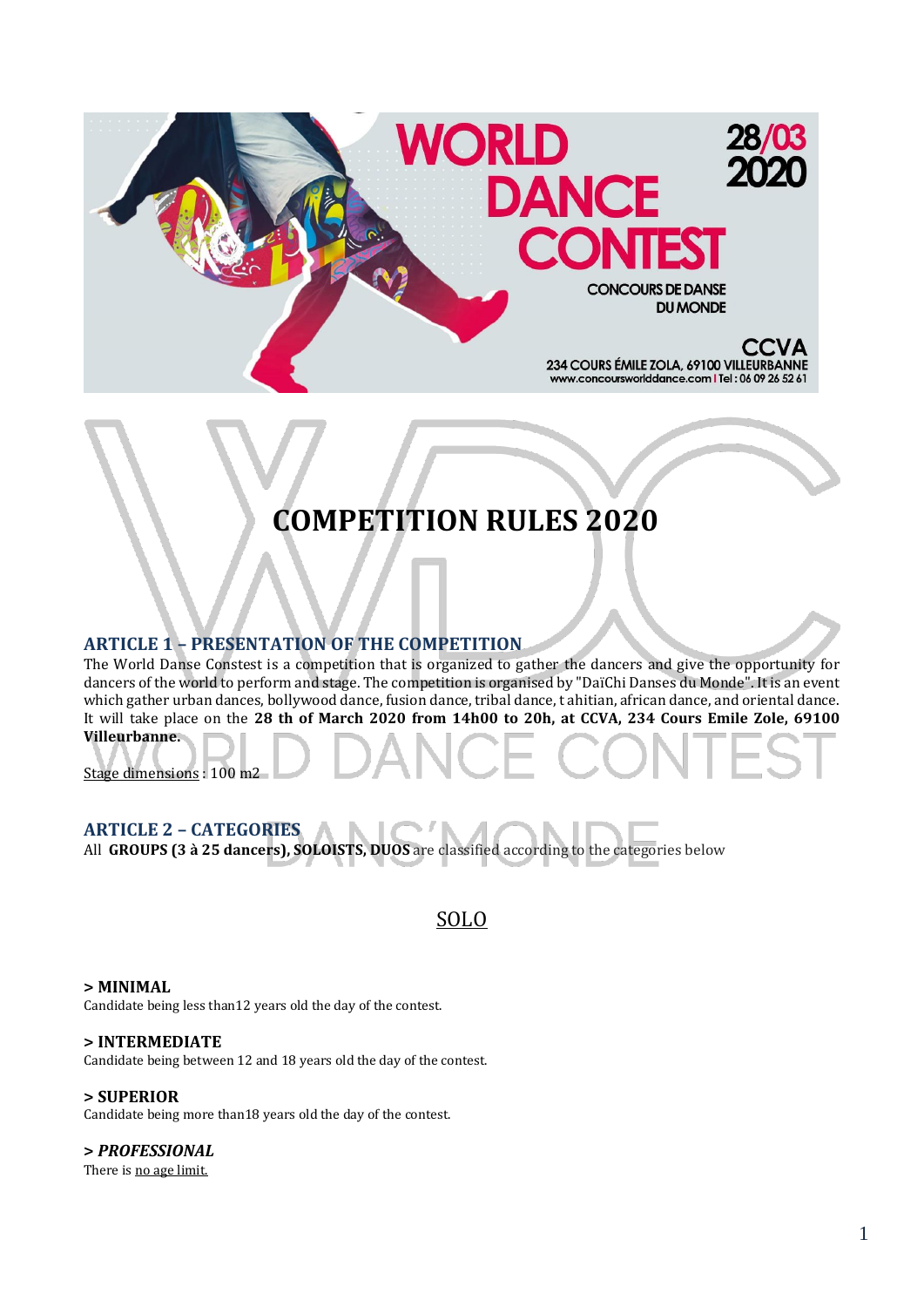# DUOS / GROUPS

#### **> MINIMAL**

The duo's average age should be less than 12 years old the day of the contest.

#### **> INTERMEDIATE**

The duo's average age should be between 12 and 18 years old the day of the contest.

#### **> SUPERIOR**

The duo's average age should be above 18 years old the day of the contest.

#### **>** *PROFESSIONAL*

There is no age limit

#### **ARTICLE 3 – EXPECTATIONS OF THE CONTEST**

The choice of ballet theme is a free will. You can present a ballet in different styles below :

- > **URBAINE**
- > **BOLLYWOOD**
- > **FUSION**
- > **TRIBALE**
- > **ORIENTALE**
- > **AFRICAINE**
- > **TAHIENNE**

Depending on your category, you must respect the following timings :

For all catagories : 3 min with a tolerance of +/- 10 sec. The music used has to respect the rule timing of the competition.

#### **ARTICLE 4 – MUSIC**

You must send your soundtrack for each performance. Soundtracks should be sent exclusively by mail to the following address : **contact@concoursworlddance.com**

Each soundtrack should be named as follows:

"Running order Category Style Last name First name"

#### **WARNING ! CDs will not be accepted. The soundtrack should only be ready for Play Mode.**

#### **ARTICLE 5 – RATING**

For all categories, grades are awarded on the basis **of technical aspect, gestures and costumes.**

#### **ARTICLE 6 – JURY**

The jury is composed of dance professionals, dancers and leading figures. The jury **is free to make its own appreciations** and **its decisions are final and without appeal.** The jury will be composed of 3 judges. Each judge will evaluate every aspect of the choreography. Only "special awards" can be awarded by the jury after deliberation.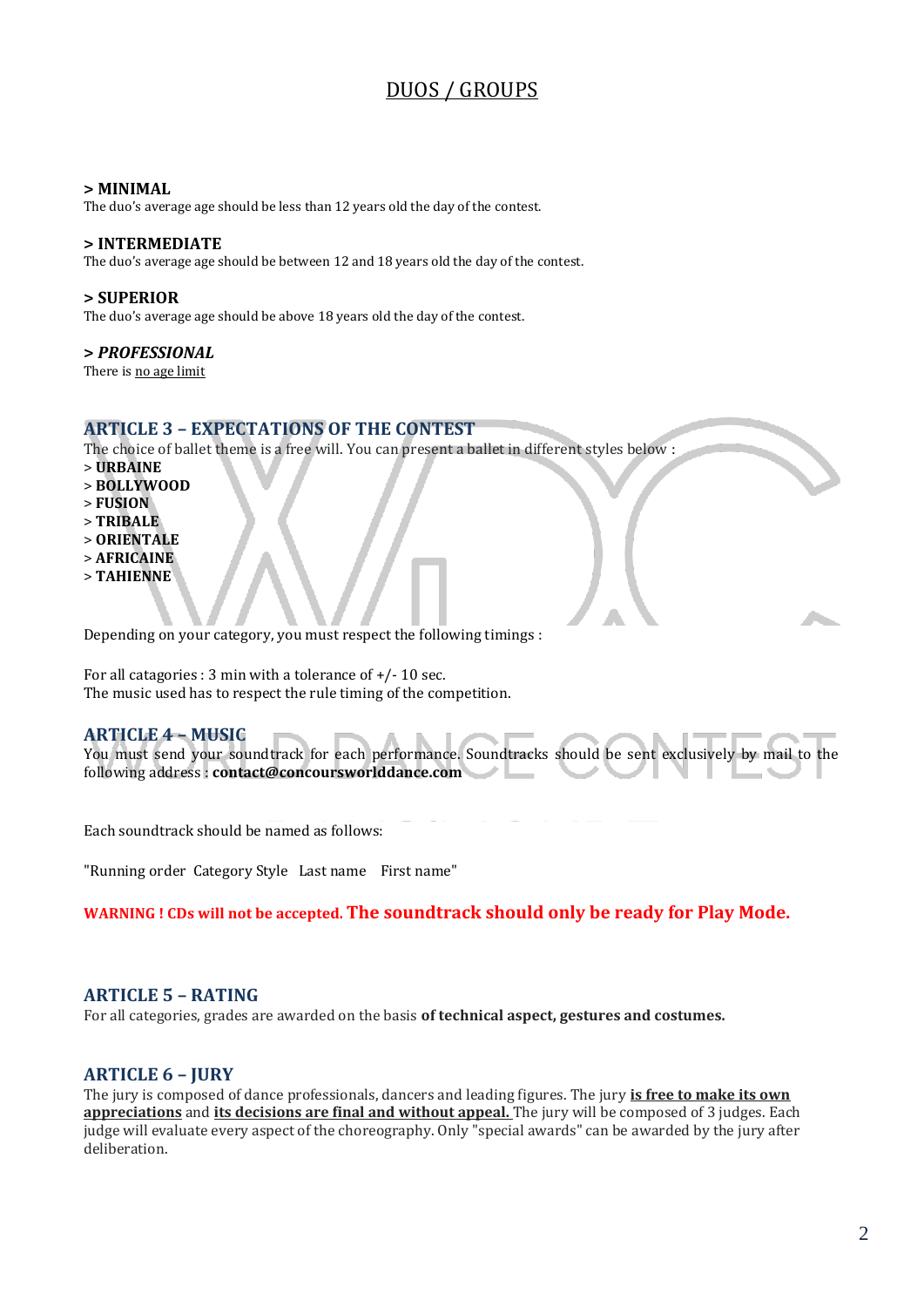#### **ARTICLE 7 – AWARDS**

**The rewards depend on the ranking of the participants within the category.**

**SOLOISTES AND DUOS - For all categories :**  1st Place : **Gold Medal**

2nd Place : **Silver Medal**

3rd Place : **Bronze Medal**

**Special Awards : Special Award:** A "Special" price can be addressed by the jury. This award recognizes the originality and specificity of the performed choreography. The candidate may receive an entry in a **dance workshop in France or abroad, a trophy, dance equipment or a proposal to participate in a show.**

#### **GROUPE - For all categories :**

1st Place : **Gold Medal** + Trophy 2nd Place : **Silver Medal** + Trophy 3rdme Place : **Bronze Medal** + Trophy

**Special Award:** A "Special" price can be addressed by the jury. This award recognizes the originality and specificity of the performed choreography. The candidate may receive an entry in a **dance workshop in France or abroad, a trophy, or a proposal to participate in a show.**

#### **ARTICLE 8 – REGISTRATION**

The competition is open **to groups, duos and soloists of all nationalities.** To register, you must download the registration form related to your profile on the website www.concoursworlddance.com. Once the file is downloaded, please send it back to us to the following address:

#### **ASSOCIATION DAICHI – 120 rue Anatole France - BP 75015 – 69602 Villeurbanne Cedex - France**

If your file is **incomplete,** it is put on **a waiting list until it is validated.** Should the contest be fully booked before the closing date, the waiting list files can not be accepted.

**You must contact the administrators** if you do not receive any email **within 15 days after sending the application form.**

## **ARTICLE 9 – PICS OF THE CONTEST 2020**

**Pictures taken by the Contest official photographers will be on sale directly at the contest photo booth as well as on their website.** The latter will be mentionned at the competition.

# **ARTICLE 10 – REGISTRATION FEES**

You will find below the registration fee for the contest. The registration fee is valid for each candidate per application.

**Registration payment can only be made by cheque to the order of Association DaïChi or by transfer : Bank details,**

**IBAN : FR76 1780 6007 9862 2432 3625 322 BIC : AGRIFRPP878** 

| <b>CATEGORY</b>               | <b>REGISTRATION FEES</b> |
|-------------------------------|--------------------------|
| SOLO (per candidate)          | 36€                      |
| DUO (per candidate)           | 31€                      |
| <b>GROUPS</b> (per candidate) | 28€                      |

**WARNING! Registration fees are not refundable for any reason whatsoever.**

#### **ARTICLE 11 – ENTRY FEES**

Entrance tickets will be sold on site and Online. The price for a day is  $10 \text{ } \in$ 

#### **Neither candidates nor the teachers have to pay an entrance fee.**

Dance teachers registering candidates must provide official documentation. **This certificate is to be sent by post no later than February 28th, 2020.** No documentation will be accepted on **site.**